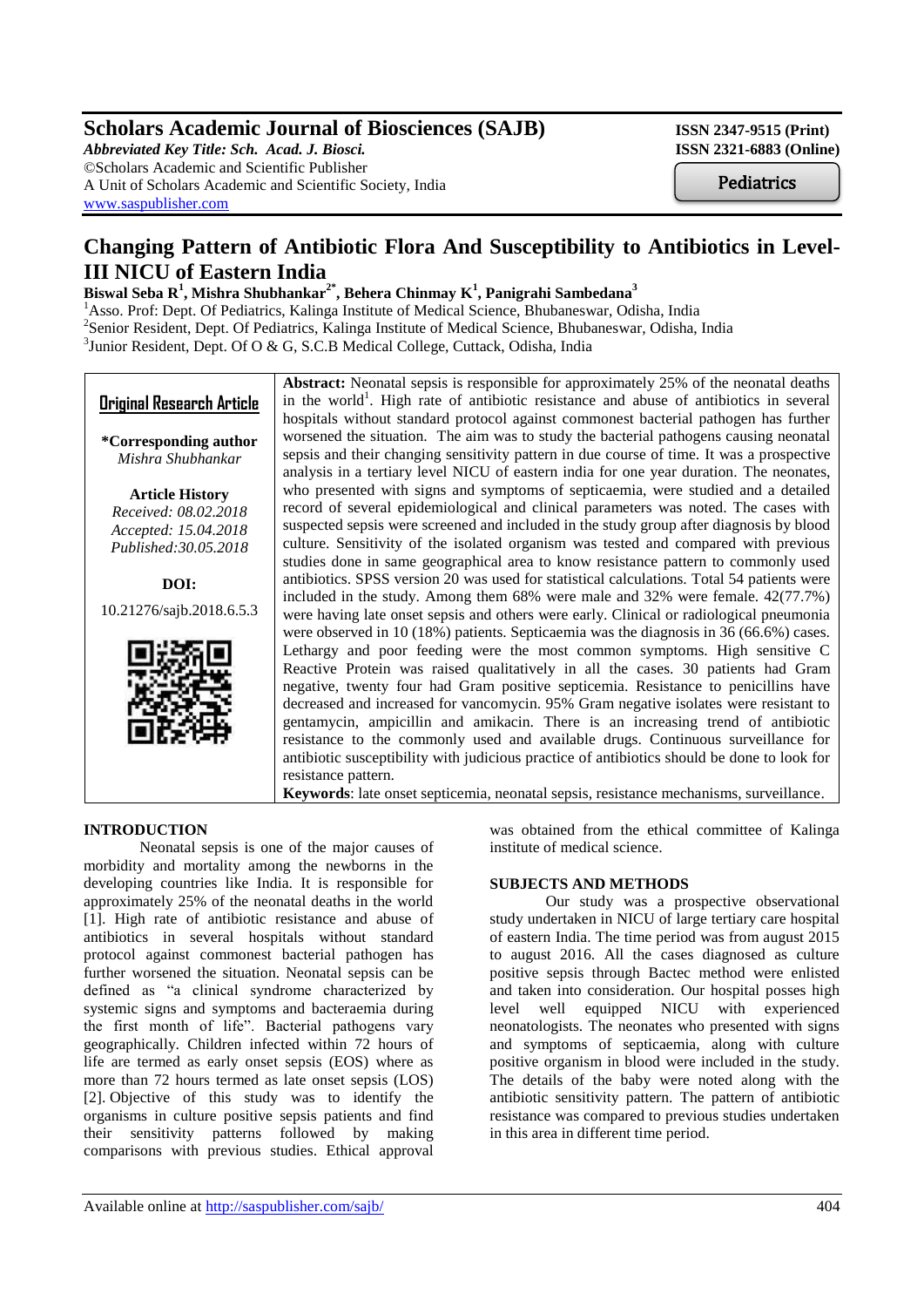#### **Biswal Seba R** *et al.***, Sch. Acad. J. Biosci., May 2018; 6(5): 404-409**

#### **RESULTS**

Culture positive sepsis patients were 54 in number. Among them 68% were male infants whereas 32% were female infants. 42(77.7%) were having late onset sepsis and others were early. The study group consisted of 76% out born patients and 24% inborn patients. Out of 12 inborn cases 8 mothers had 1 risk factor for sepsis, 2 mothers had 2 risk factors of sepsis and 2 mothers had 3 risk factors. 36 patients were preterm and 18 patients were term patients. 40 (74%) patients were small for gestational age.

Out of 54 patients clinical or radiological pneumonia was observed in 10 (18%) patients. Meningitis was diagnosed in 9 (16.6%) cases from CSF analysis. Septic arthritis and osteomyelitis was diagnosed in 2 (3.7%) cases. Septicaemia was the

diagnosis in 36 (66.6%) cases. Lethargy and poor feeding were the most common symptoms. 89% of patients were having lethargy. High sensitive C Reactive Protein was raised qualitatively in all the cases. Other sepsis markers as well as radiological pictures and CSF analysis follow it.

Out of 54 culture positive organisms 24 were gram positive and 30 were gram negative. From gram positive coagulase negative staphyloccus are 11(45.8%). From gram negative cohort klebsiella was more common (40%) than others. The antibiotic sensitivity pattern is pictured (Table-1, 2 & Graph-1, 2). Several index studies, presenting different time and same geographic area were compared with our study in percentage resistance (Graph-3, 4).

| <b>ANTIBIOTICS</b> | <b>CONS</b> | <b>STREPTOCOCCUS</b> | <b>S.AUREUS</b> | <b>GBS</b> | <b>TOTAL</b> |
|--------------------|-------------|----------------------|-----------------|------------|--------------|
| Penicillin         | 2/2         | 4/5                  | 1/1             | 1/1        | 8/9          |
| cefotaxim          | 2/2         | 4/5                  | 1/1             | 1/1        | 8/9          |
| gentamicin         | 5/11        | 4/5                  | 2/5             | 3/3        | 14/24        |
| ciprofloxacin      | 1/10        | 2/5                  | 1/5             | 3/3        | 7/23         |
| ofloxacin          | 1/11        | 1/5                  | 0/5             | 0/3        | 2/24         |
| amoxycillin        | 1/10        | 2/5                  | 1/5             | 3/3        | 7/23         |
| erythromycin       | 1/11        | 1/5                  | 0/5             | 0/3        | 2/24         |
| clindamicin        | 4/10        | 2/5                  | 1/5             | 3/3        | 10/23        |
| lincomycin         | 9/9         | $5/5$                | 5/5             | 3/3        | 22/22        |
| teicoplanin        | 9/9         | 5/5                  | 3/5             | 3/3        | 20/22        |
| daptomycin         | 9/9         | 5/5                  | 3/5             | 3/3        | 20/22        |
| vancomycin         | 8/9         | 5/5                  | 3/5             | 0/3        | 16/22        |
| tetracycline       | 10/11       | 5/5                  | 4/5             | 3/3        | 22/24        |
| tigycycline        | 9/10        | $5/5$                | 5/5             | 3/3        | 22/23        |
| nitrofurantoin     | 11/11       | 5/5                  | 5/5             | 0/3        | 21/24        |
| rifampicin         | 8/11        | 4/5                  | 2/5             | 3/3        | 17/24        |
| Ticarcillin        | 9/11        | 5/5                  | 2/5             | 3/3        | 19/24        |
| total              | 11          | 5                    | 5               | 3          | 24           |

**Table-1: (Antibiotic sensitivity in gram positive no total sensitive/total tested)**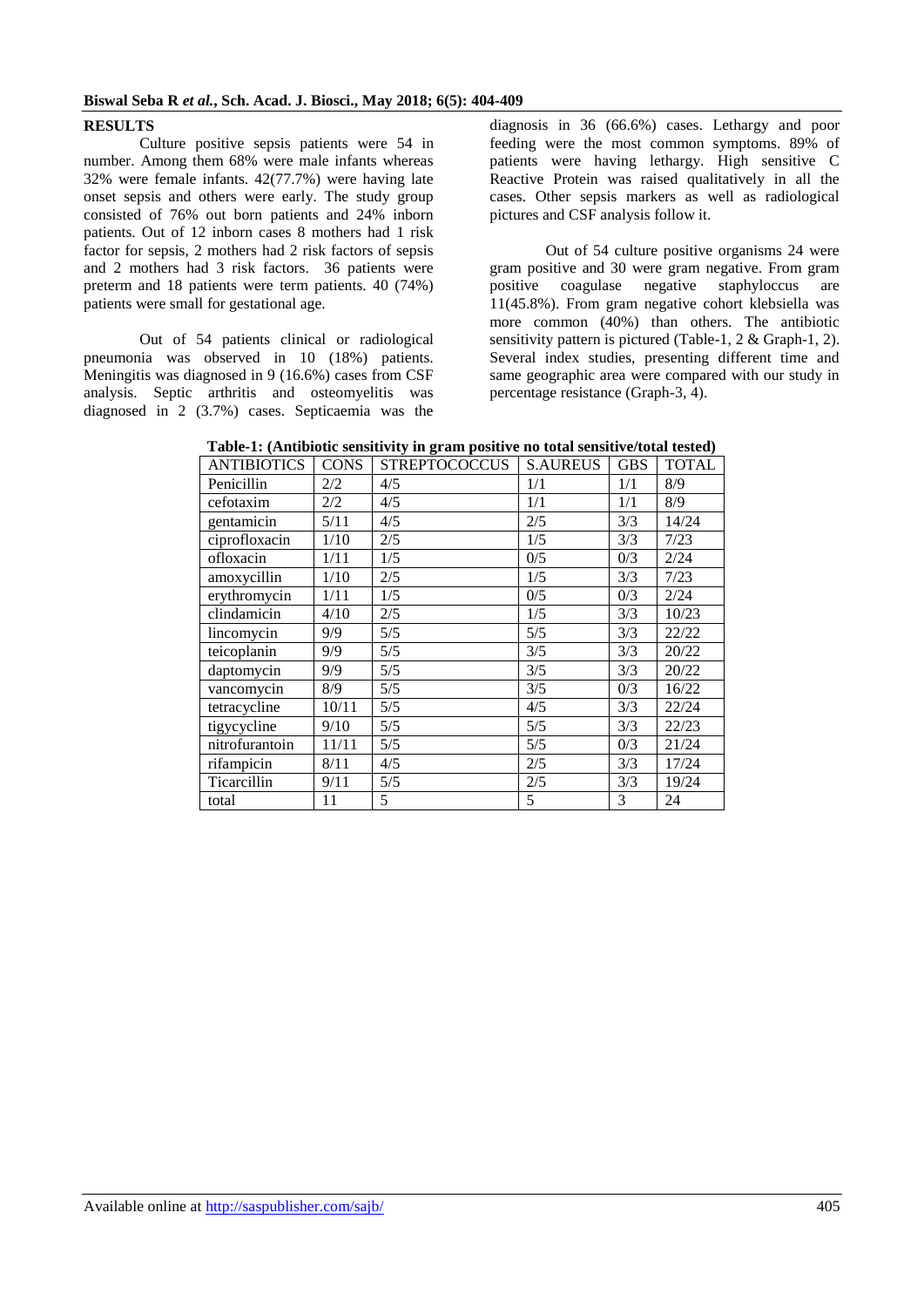



**Graph-1: (Antibiotic sensitivity in gram positive)**

|  |  | Table-2: (Antibiotic sensitivity in gram negative no total sensitive/total tested) |  |
|--|--|------------------------------------------------------------------------------------|--|
|  |  |                                                                                    |  |

| <b>ANTIBIOTICS</b>     | klebsiell | enterobacte | bordatell      | serrati | citobacto        | pseudomona     | acinetobacto     | total |
|------------------------|-----------|-------------|----------------|---------|------------------|----------------|------------------|-------|
|                        | a         | r           | a              | a       | r                | S              | r                |       |
| Ampicillin             | 0/11      | 0/1         | 0/4            | -----   | --------         | 1/2            | 0/2              | 1/20  |
| Amoxicillin            | 0/11      | 0/5         | 0/4            | 0/3     | 0/1              | 1/2            | 0/2              | 1/28  |
| Piperacillin+tazobacta | 0/12      | 0/6         | 0/3            | 0/1     | 1/1              | 1/2            | 1/2              | 3/27  |
| m                      |           |             |                |         |                  |                |                  |       |
| Cefuroxime             | 0/11      | 0/4         | 0/4            | 0/3     | 0/1              | 0/1            |                  | 0/24  |
| Ceftriaxone            | 0/9       | 0/5         | 0/4            | 2/3     | 0/1              | 1/1            | $0/2$            | 3/25  |
| Ceftria+sulbactam      | 1/11      | 0/5         | 0/4            | 2/3     | 0/1              | 2/2            | 1/1              | 6/27  |
| Cefepime               | 1/11      | 0/5         | 1/1            | 2/3     | 0/1              | 1/1            | 1/2              | 6/24  |
| Erythro                | 4/4       | 0/1         |                | 2/3     | 1/2              |                |                  | 7/10  |
| Imipenem               | 4/12      | 0/5         | 0/4            |         | 0/1              | 1/2            | 1/2              | 6/26  |
| Meropenem              | 3/12      | 0/5         | 0/4            | 2/3     | 0/1              | 1/1            | 0/2              | 6/28  |
| Amikacin               | 5/12      | 2/5         | 0/4            | 2/3     | 0/1              | 1/1            | 1/2              | 11/2  |
|                        |           |             |                |         |                  |                |                  | 8     |
| Gentamicin             | 3/12      | 0/6         | 0/4            | 2/3     | 0/1              | 1/1            | 1/2              | 7/29  |
| Nalidixic acid         | 4/11      | 5/5         | 0/4            | 3/3     | 1/1              | 1/1            | 1/2              | 15/2  |
|                        |           |             |                |         |                  |                |                  | 7     |
| Ciprofloxacin          | 5/11      | 6/6         | 0/4            | 3/3     | $\overline{0/1}$ | 1/1            | $\overline{1/2}$ | 16/2  |
|                        |           |             |                |         |                  |                |                  | 8     |
| Tigecycline            | 11/11     | 5/5         | 1/4            | 3/3     | 1/1              | 1/1            | 1/2              | 23/2  |
|                        |           |             |                |         |                  |                |                  | 7     |
| Nitrofurantoin         | 1/11      | 0/5         | 0/4            | 0/3     | 0/1              | 0/2            | 0/2              | 1/28  |
| Colistin               | 11/11     | 2/5         | 0/4            | 0/3     | 1/1              | 1/1            | $2/2$            | 17/2  |
|                        |           |             |                |         |                  |                |                  | 7     |
| Ticarcillin            | $5/12$    | 2/6         | 3/4            | 2/3     | 1/1              | 1/1            | 2/2              | 16/2  |
|                        |           |             |                |         |                  |                |                  | 9     |
| <b>TOTAL</b>           | 12        | 6           | $\overline{4}$ | 3       | 1                | $\overline{2}$ | $\overline{2}$   | 30    |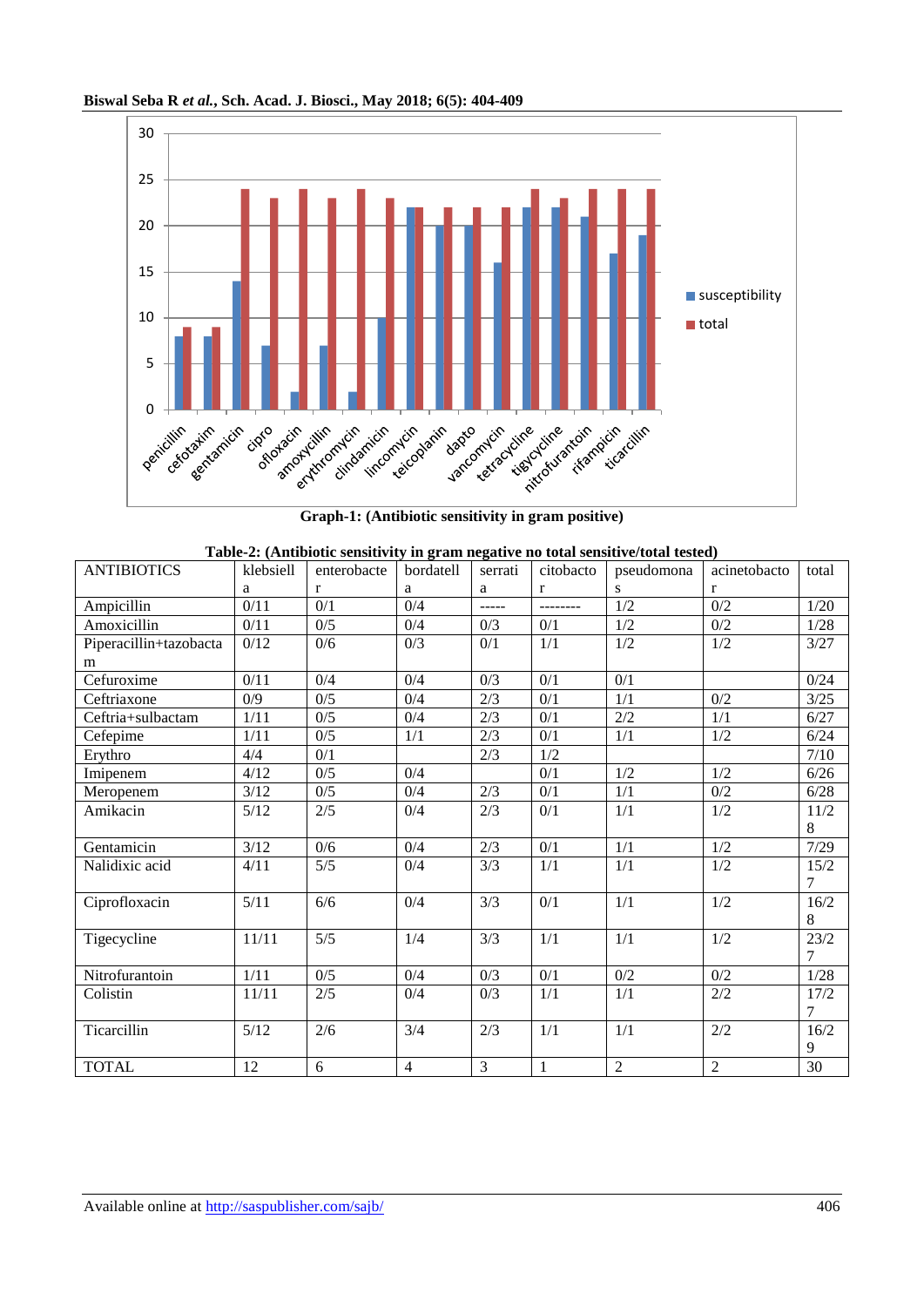

**Biswal Seba R** *et al.***, Sch. Acad. J. Biosci., May 2018; 6(5): 404-409**

**Graph-2: (Antibiotic sensitivity in gram negative)**

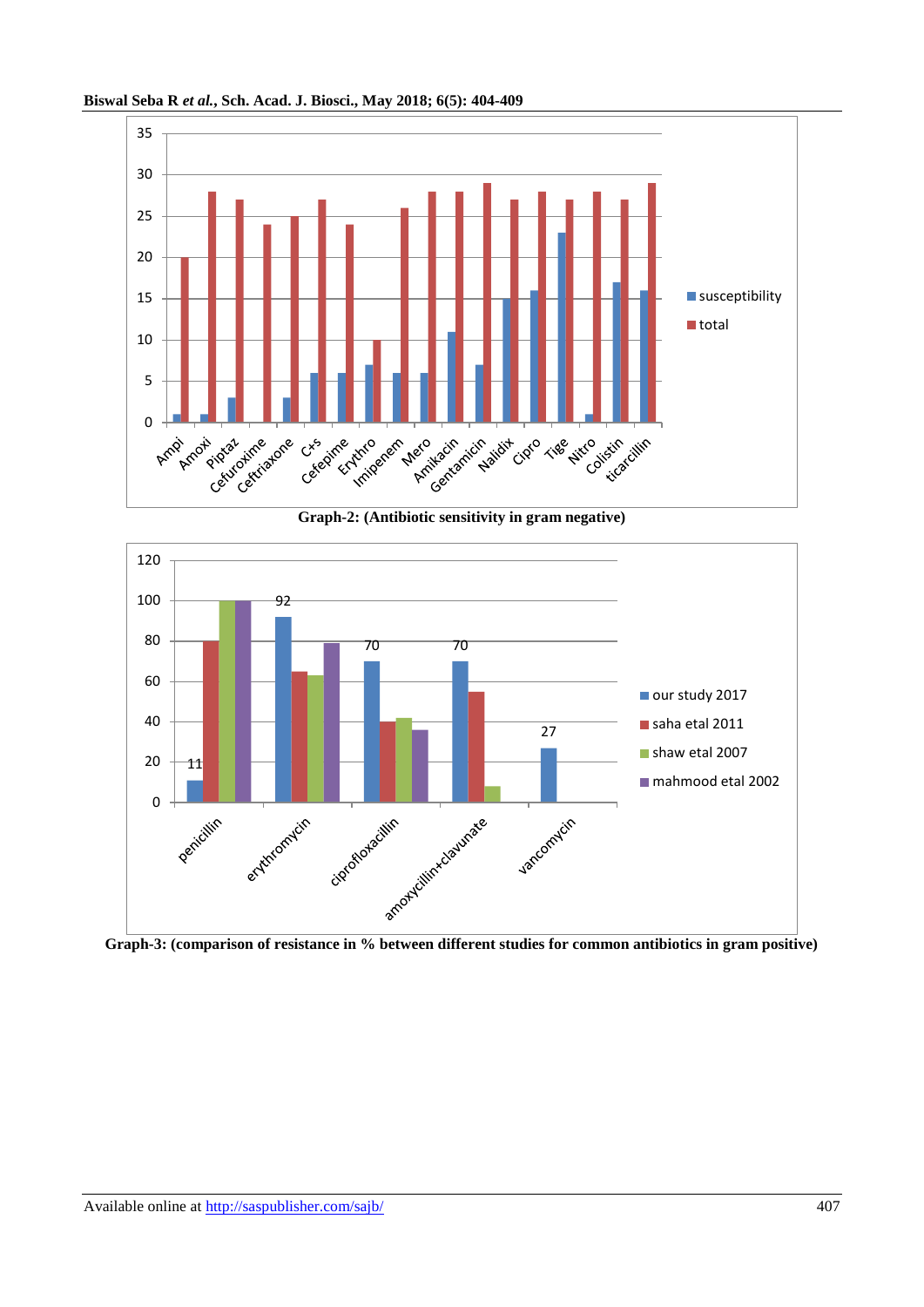

**Biswal Seba R** *et al.***, Sch. Acad. J. Biosci., May 2018; 6(5): 404-409**

**Graph-4: (comparison of resistance in % between different studies for common antibiotics in gram negative)**

#### **DISCUSSION**

Sepsis is one of the important causes of neonatal morbidity and mortality in hospitalized newborns [3]. The causative organisms in neonatal sepsis vary from place to place [4, 5]. In Western countries, Group B Streptococci (GBS) is mainly responsible for neonatal sepsis where as in developing countries like india gram negative bacterias like klebsiella and escherechia are commonest [6, 7]. In this study, 55.5% organisms causing neonatal sepsis were gram negative and 44.4% gram positive. This is in agreement with the studies done by Shrestha *et al*., [8] the most common pathogens isolated from the patients of neonatal sepsis were *Klebsiella pneumonia (22.2%).* In present study CONS are more common than other gram positive bacterias (20.3%). These epidemiologic data are coincident to previous studies [9, 10].

As antibiotic use is prevalent now a days the incident of neonatal sepsis has decreased. A preponderance of male infants is apparent in almost all studies of sepsis in newborns [5]. In our study also, culture positivity was more in male infants. In present study, late onset septicemia was observed in more cases, while it was 51.4% in Shaw Ck *et al.*, [3] study. Low birth weight [11] and prematurity were the common risk factors associated with neonatal sepsis. Our study also go hand in hand with this.

Present study showed high increase in antibiotic resistance as compared to other 3 studies [3, 10, 13]. In gm+ cases penicillin G resistance has decreased markedly. But resistance to all other common antibiotics like erythromycin, ciprofloxacin, amoxicillin has increased markedly with respect to other comparison groups by shah *et al*., shaw *et al*., and

mehmood *et al*., In their study not a single case of vancomycin resistance is met. But in our study 27% gm+ bacterias are resistance to vancomycin. This discordance can be explained by the emergence of vancomycin resistant staphylococcus aureus (VRSA). Negligence antibiotic use and environmental acquired resistance may be common cause of this [14]. Resistance to macrolides, fluroquinolones increasing whereas the less used antibiotics like tigycycline, tetracycline, daptomycine, lincomycin show good sensitivity. Resistance is also increasing in gram negative organisms. The resistance in gram negative cases are higher than the positive cases. Ampicillin resistance in 95% isolates. Increased resistance was also noticed against amikacin and gentamycin, which are commonly used for empirical therapy. According to our antibiogram of our hospital, higher generation ciprofloxacin, β-lactamase inhibitor combinations, carbapenems, tigycyclines, nalidixic acid, ticarcillin were effective against Gram-negative bugs. But resistance in previous studies are much less to conventional antibiotics [3, 10, 13]. The drug treatment given according to the protocol showed marked improvement in the outcome of patient. All cases in our study were positive for high senstive quantitative CRP (>1gm/dl). This shows hs C-reactive protein is a very good septic screen marker, other screening markers also should be looked for.

#### **CONCLUSION**

Blood culture is the gold standard in diagnosis and treatment of neonatal septicemia. Multiple antibiotic resistances among neonatal sepsis is a great headache for the clinicians now a days. Slow progress in development of newer drugs and rapidity in resistance development are major areas of concern.